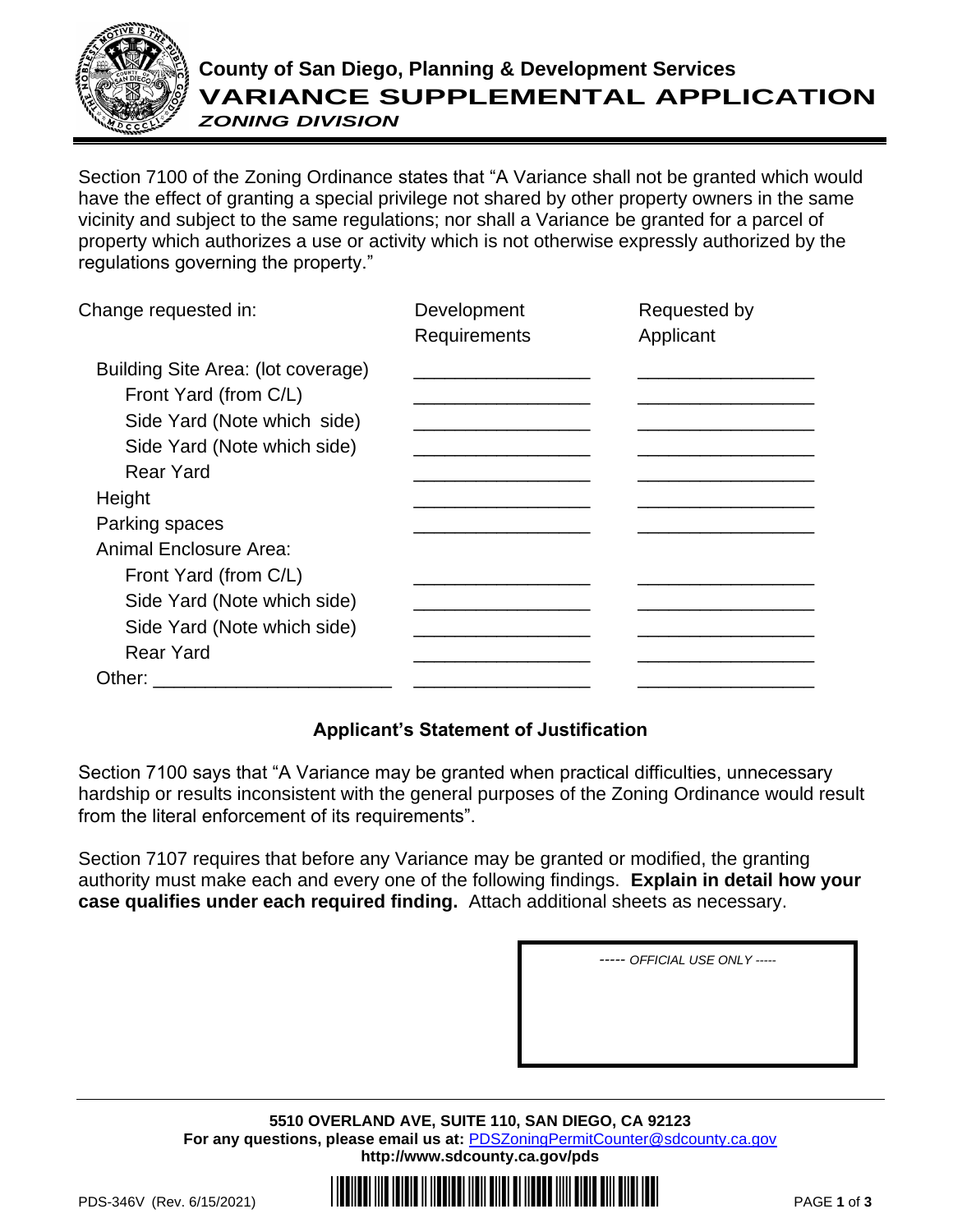

## **County of San Diego, PDS, Zoning Division VARIANCE SUPPLEMENTAL APPLICATION** *Continued*

## **Zoning Ordinance Section 7107**

a. That there are special circumstances applicable to the property, including size, shape, topography, location or surroundings that do not apply generally to property in the same vicinity and under identical zoning classification:

b. That, because of those special circumstances, the strict application of the Zoning Ordinance deprives the property of privileges enjoyed by other property in the vicinity and under identical zoning classification:

c. That granting the Variance or its modification is subject to such conditions as will assure that the adjustment thereby authorized shall not constitute a grant of special privileges inconsistent with the limitations upon other properties in the vicinity and zone in which such property is situated: